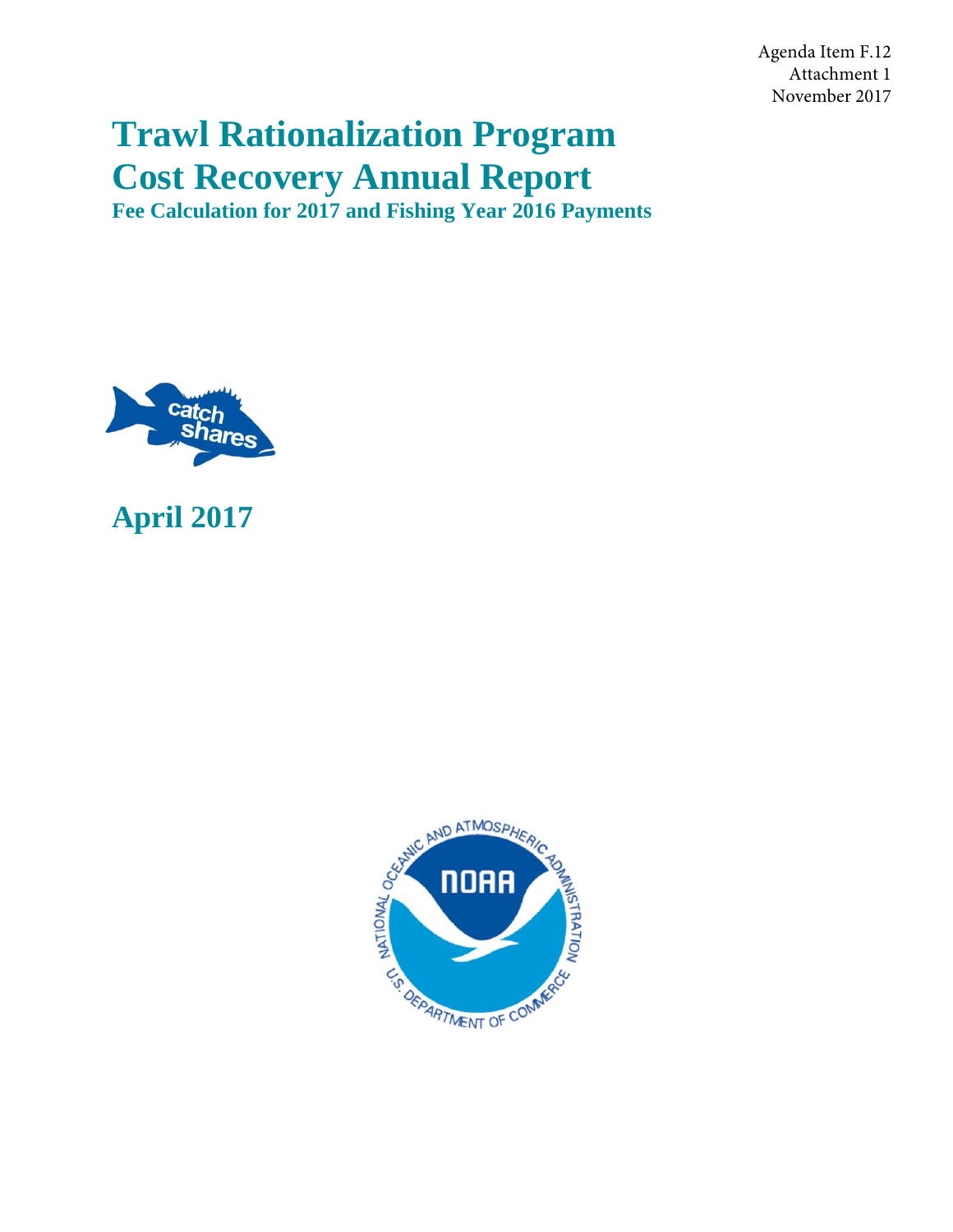## **Overview**

The Magnuson-Stevens Fishery Conservation and Management Act (Magnuson-Stevens Act) requires NOAA's National Marine Fisheries Service (NMFS) to collect fees to recover the costs directly related to the management, data collection, and enforcement of a limited access privilege program (LAPP) (16 U.S.C. 1854(d)(2)), also called "cost recovery." The Pacific coast groundfish trawl rationalization program is a LAPP and consists of three sectors: the Shorebased Individual Fishing Quota (IFQ) Program, the Mothership (MS) Coop Program, and the Catcher/Processor (C/P) Coop Program.

In accordance with the Magnuson-Stevens Act and based on a recommended structure and methodology developed in coordination with the Council, NMFS collects mandatory fees of up to three percent of the ex-vessel value of groundfish by sector (Shorebased IFQ Program, MS Coop Program, and C/P Coop Program). NMFS collects the fees to cover the incremental costs of management, data collection, and enforcement of the trawl rationalization program.

Cost recovery for the trawl rationalization program was implemented in January 2014. The details of cost recovery for the trawl rationalization program are in regulation at 50 CFR 660.115.

## **What's in this annual report?**

NMFS is committed to transparent cost accounting practices, including publishing this annual report detailing recoverable costs. This annual report includes information on the fee percentage calculation, program costs, ex-vessel value by sector, and total fees collected by NMFS from previous years.

Cost recovery reports from other Regions can be found online using the links below.

- Alaska Crab Rationalization <http://www.fakr.noaa.gov/sustainablefisheries/crab/crfaq.htm>
- Alaska Halibut/Sablefish IFQ <https://alaskafisheries.noaa.gov/fisheries/ifq>
- Greater Atlantic Golden Tilefish IFQ <https://www.greateratlantic.fisheries.noaa.gov/sustainable/species/tilefish/>
- Greater Atlantic Scallop IFQ [http://www.greateratlantic.fisheries.noaa.gov/sustainable/species/scallop/quotas/2013scallopifqfe](http://www.greateratlantic.fisheries.noaa.gov/sustainable/species/scallop/quotas/2013scallopifqfeeannualreport.pdf) [eannualreport.pdf](http://www.greateratlantic.fisheries.noaa.gov/sustainable/species/scallop/quotas/2013scallopifqfeeannualreport.pdf)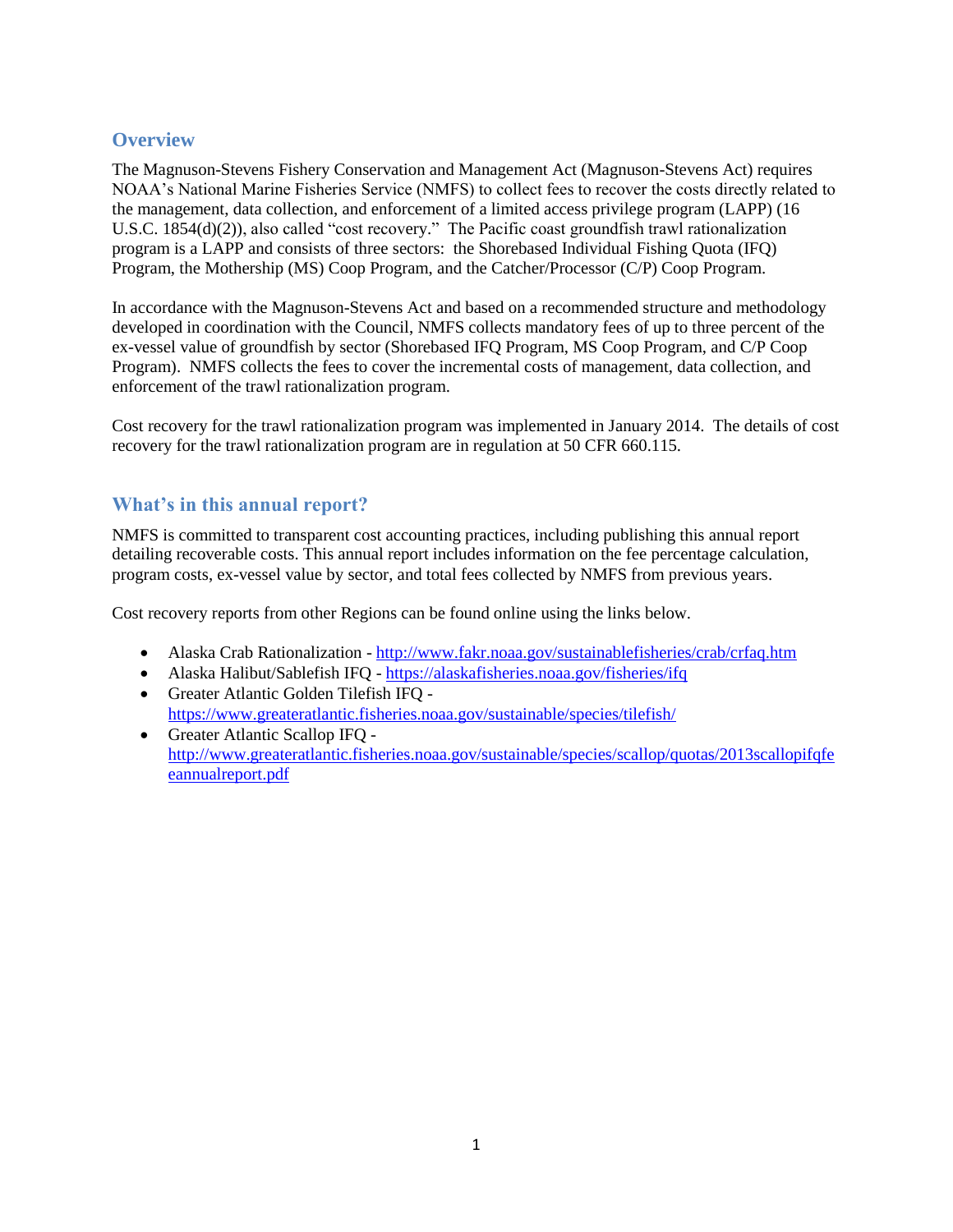## **Details on Cost Recovery Calculations**

For cost recovery, NMFS must make two calculations during the last quarter of every calendar year after each fiscal year ends and announce those values in a *Federal Register* notice before they would go in to effect on January 1 of the following year. The calculations for these values and the data used are described further in this report. The two calculations are:

- 1. Fee Percentage Calculation by Sector
- 2. MS Pricing for the C/P Coop Program

## **Fee Percentage Calculation by Sector**

l

For the trawl rationalization program, NMFS calculates the fee percentage by sector using the best available information, not to exceed the Magnuson-Stevens Act three percent cap. To calculate the fee percentage by sector, NMFS uses the formula specified in regulation at § 660.115(b)(1), where the fee percentage by sector equals the lower of three percent or direct program costs (DPC) for that sector divided by total ex-vessel value (V) for that sector multiplied by 100.

#### Fee percentage = the lower of  $3\%$  or (DPC/V) x  $100$

"V" or ex-vessel value, specified in regulation at  $\S 660.115(b)(1)(ii)$ , is the total ex-vessel value for each sector from the previous calendar year. The ex-vessel value for each sector is defined at §660.111 (see below) and includes the total ex-vessel value for all groundfish species.

*Ex-vessel value means, for the purposes of the cost recovery program specified at § 660.115, all compensation (based on an arm's length transaction between a buyer and seller) that a fish buyer pays to a fish seller in exchange for groundfish species (as defined in § 660.11), and includes the value of all in-kind compensation and all other goods or services exchanged in lieu of cash. Exvessel value shall be determined before any deductions are made for transferred or leased allocation, or for any goods or services.*

*(1) For the Shorebased IFQ Program, the value of all groundfish species (as defined in § 660.11) from IFQ landings.* 

*(2) For the MS Coop Program, the value of all groundfish species (as defined in § 660.11) delivered by a catcher vessel to an MS-permitted vessel.*

*(3) For the C/P Coop Program, the value as determined by the aggregate pounds of all groundfish species (as defined in § 660.11) harvested<sup>1</sup> by the vessel registered to a C/Pendorsed limited entry trawl permit, multiplied by the MS Coop Program average price per pound as announced pursuant to § 660.115(b)(2).*

"DPC" or direct program costs, defined in regulation at  $\S660.115(b)(1)(i)$ , are the actual incremental costs for the previous fiscal year directly related to the management, data collection, and enforcement of each sector. Actual incremental costs means those net costs that would not have been incurred but for the implementation of the trawl rationalization program, including both increased costs for new requirements of the program and reduced costs resulting from any program efficiencies. If the amount of fees collected by NMFS is greater or less than the actual net incremental costs incurred, the DPC will be adjusted

<sup>&</sup>lt;sup>1</sup> While the regulations say "harvested," NMFS has clarified through a public notice that the C/P ex-vessel value and fee amount due is based on retained catch.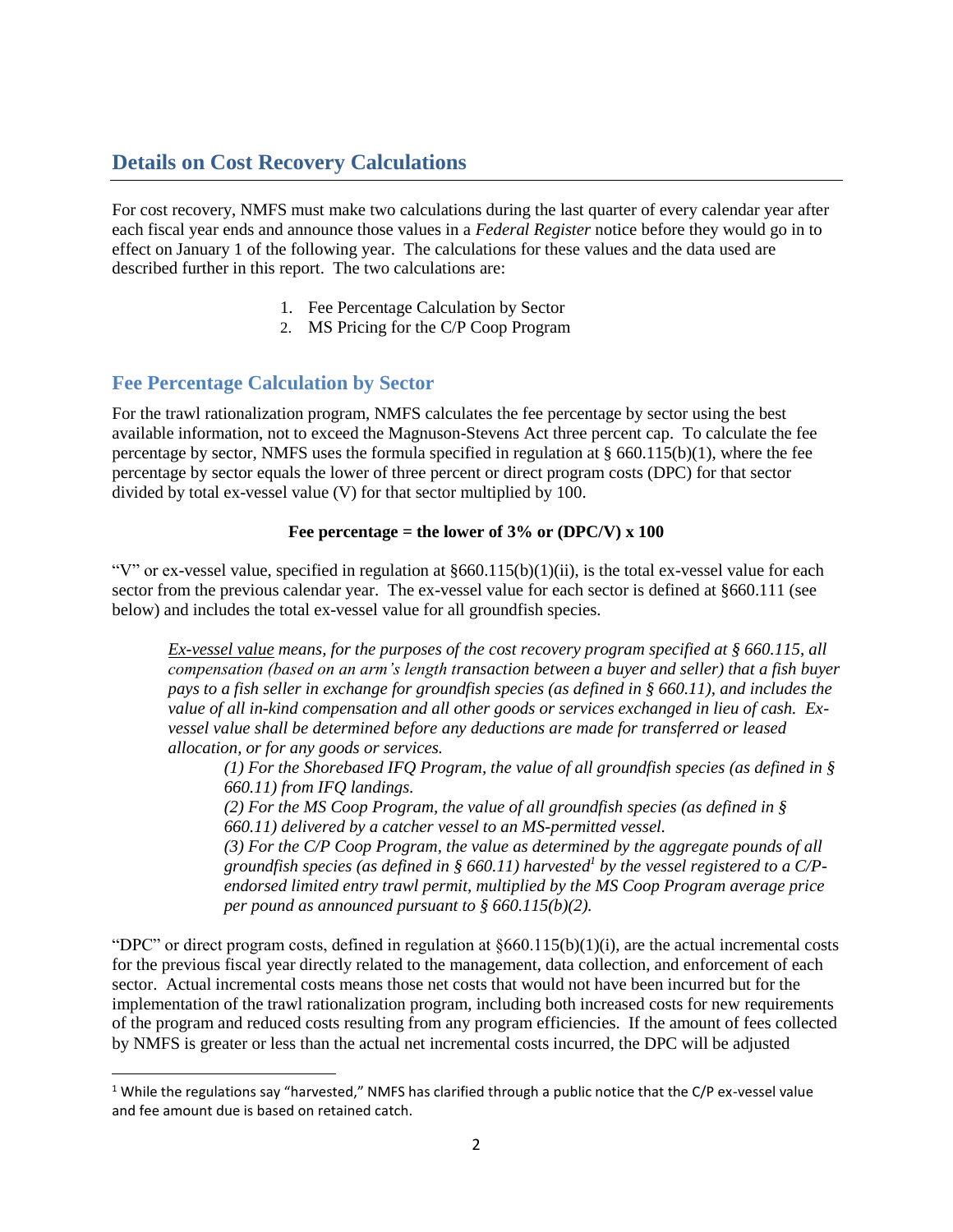accordingly for calculation of the fee percentage in the following year. The 2017 fee percentages, accounting for adjustments, are displayed below.



#### *Cost of Management, Data Collection, and Enforcement (DPC)*

As described earlier, DPC in the calculation are the actual incremental costs for the previous fiscal year directly related to the management, data collection, and enforcement of each sector. In other words, they are costs that would not have been incurred but for the implementation of the trawl rationalization program.

Since 2014, the first year of cost recovery, NMFS has only recovered the costs of employees' time (salary and benefits) spent working on the program in the calculation of DPC rather than all incremental costs of management, data collection, and enforcement. Because NMFS is continuing this policy and only including some costs, the DPC for 2017 fee percentage calculations is likely an underestimate of costs compared to all incremental costs of management, data collection, and enforcement.

NMFS has only included the costs of employees' time in the calculation because of limited agency resources and time to calculate additional incremental costs. While employees' time spent working on the trawl rationalization program has been coded and tracked since 2011, not all additional categories of incremental costs have been tracked in a manner that can be quickly compiled. For example, the incremental costs of travel, rent, and equipment will require additional research and documentation before they can be adequately accounted for. In addition, NMFS has not included any federal costs resulting from duties performed by the states of Washington, Oregon, or California in the calculation of DPC.

The recoverable costs of employees' time spent working on the trawl rationalization program are the incremental costs of those employees' time. In other words, it is the cost of employees' time that would not have been incurred but for the implementation of the trawl rationalization program. NMFS employees have coded and tracked their time card for time spent on the trawl rationalization program by sector (IFQ, MS, C/P) since 2011.

NMFS has determined the incremental cost of employees' time by using those recoverable costs directly attributable to management, data collection, and enforcement of the trawl rationalization program (e.g., employee time spent working on tasks that would not have been necessary but for the trawl rationalization program). The majority of employees included in this estimate are either new employees directly hired to work on the trawl rationalization program or are existing employees whose time has been directed away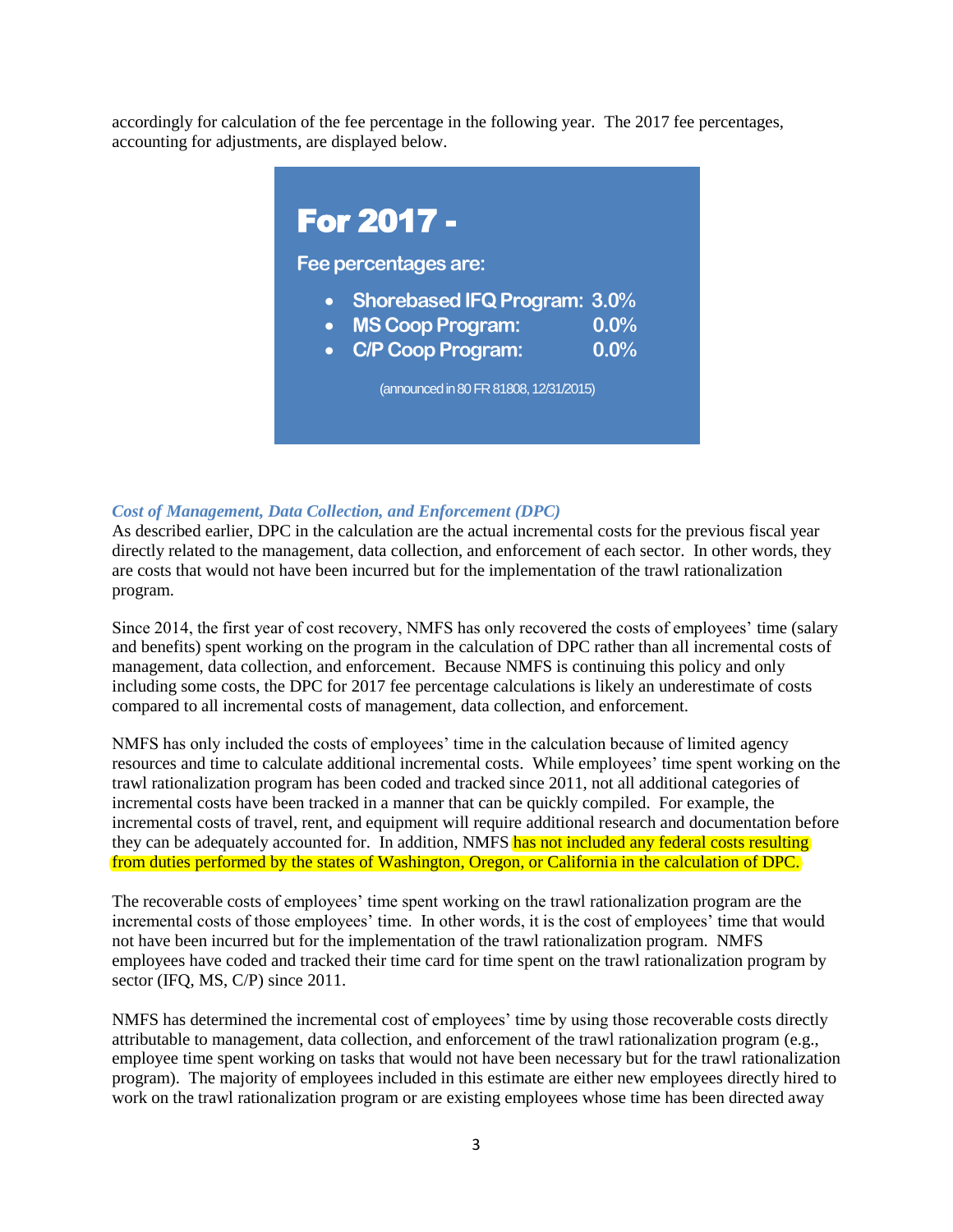from other agency duties to work on the trawl rationalization program (e.g. less time spent on grant work, recreational fisheries issues, and open access issues).

Table 1 provides a summary of the incremental costs from FY 2016 used to determine the DPC for each sector used in calculation of the 2017 fee percentages.

*Table 1. Incremental costs (DPC) associated with management, data collection, and enforcement of all sectors of the Trawl Rationalization Program, FY 2016 (October 1, 2015 to September 30, 2016).*

| <b>Cost Category</b>                             | <b>WCR</b>      | <b>NWFSC</b>    | <b>OLE</b>      | <b>Total</b><br>(before adjustment) |
|--------------------------------------------------|-----------------|-----------------|-----------------|-------------------------------------|
| Personnel <sup>a</sup>                           | \$809,045.13    | \$1,199,580.07  | \$243,863.70    | \$2,252,488.90                      |
| <b>IFQ</b>                                       | \$748,088.11    | \$1,059,396.20  | \$214,006.24    | \$2,021,490.55                      |
| <b>MS</b>                                        | \$41,160.08     | \$96,597.97     | \$29,791.46     | \$167,549.51                        |
| C/P                                              | \$19,796.95     | \$43,585.90     | \$66.00         | \$63,448.85                         |
| Travel <sup>b</sup> /Transportation <sup>c</sup> | $\$\$ -         | $\$ -           | $\mathcal{S}$ - | $\$ -                               |
| Printing                                         | $\mathsf{\$}$ - | $\mathsf{\$}$ - | $\mathsf{\$}$ - | $\mathsf{\$}$ -                     |
| Contracts/Training                               | $\mathsf{\$}$ - | $\mathsf{\$}$ - | $\mathcal{S}$ - | $\$ -                               |
| Supplies                                         | $\$\$ -         | $\$ -           | $\mathsf{\$}$ - | $\$ -                               |
| Equipment                                        | $\$\$ -         | $\mathsf{\$}$ - | $\mathcal{S}$ - | $\mathsf{\$}$ -                     |
| Rent/Utilities/Overhead <sup>d</sup>             | $\$\$ -         | $\$ -           | $\mathsf{\$}$ - | $\$ -                               |
| Other                                            | $\mathsf{\$}$ - | $\mathsf{\$}$ - | $\mathsf{\$}$ - | $\mathsf{\$}$ -                     |
| <b>Total</b>                                     | \$809,045.13    | \$1,199,580.07  | \$243,863.70    | \$2,252,488.90                      |

a Personnel costs include salary and benefits. Federal grant covering Pacific States Marine Fisheries Commission (PSMFC) personnel costs is included in the WCR.

b Travel includes per diem payments.

c Transportation includes shipment of items.

d Rent/Utilities/Overhead includes costs of space and utilities and shared common space and services.

Details of the incremental costs for management, data collection, and enforcement of the trawl rationalization program by sector are described below. The details are grouped by division within NMFS: West Coast Region, Northwest Fisheries Science Center, and Office of Law Enforcement.

#### West Coast Region (WCR)

The West Coast Region (WCR) manages the trawl rationalization program by working on policy issues, drafting and implementing regulations, tracking the fishery, and issuing permits. This includes work done by WCR Groundfish Branch and Fisheries Permits Office. It also includes WCR costs for work done by the Northwest Fisheries Science Center's Scientific Data Management (SDM) and Information Technology (IT) groups for work on the online IFQ system, and for work done by the Pacific States Marine Fisheries Commission for the catch monitor program. WCR employees track their time in timecards for work done on the trawl rationalization program with project and task codes by sector. For many employees, only part of their time is for trawl rationalization. The costs of employee time that were already included in the unit cost computation for the permit fees for first receiver site licenses (FRSL) and MS permits are not included in DPC. SDM/IT was provided \$400,000 from the WCR for tasks in FY 2016, applied toward seven contract employees (this cost is only for the Shorebased IFQ Program). The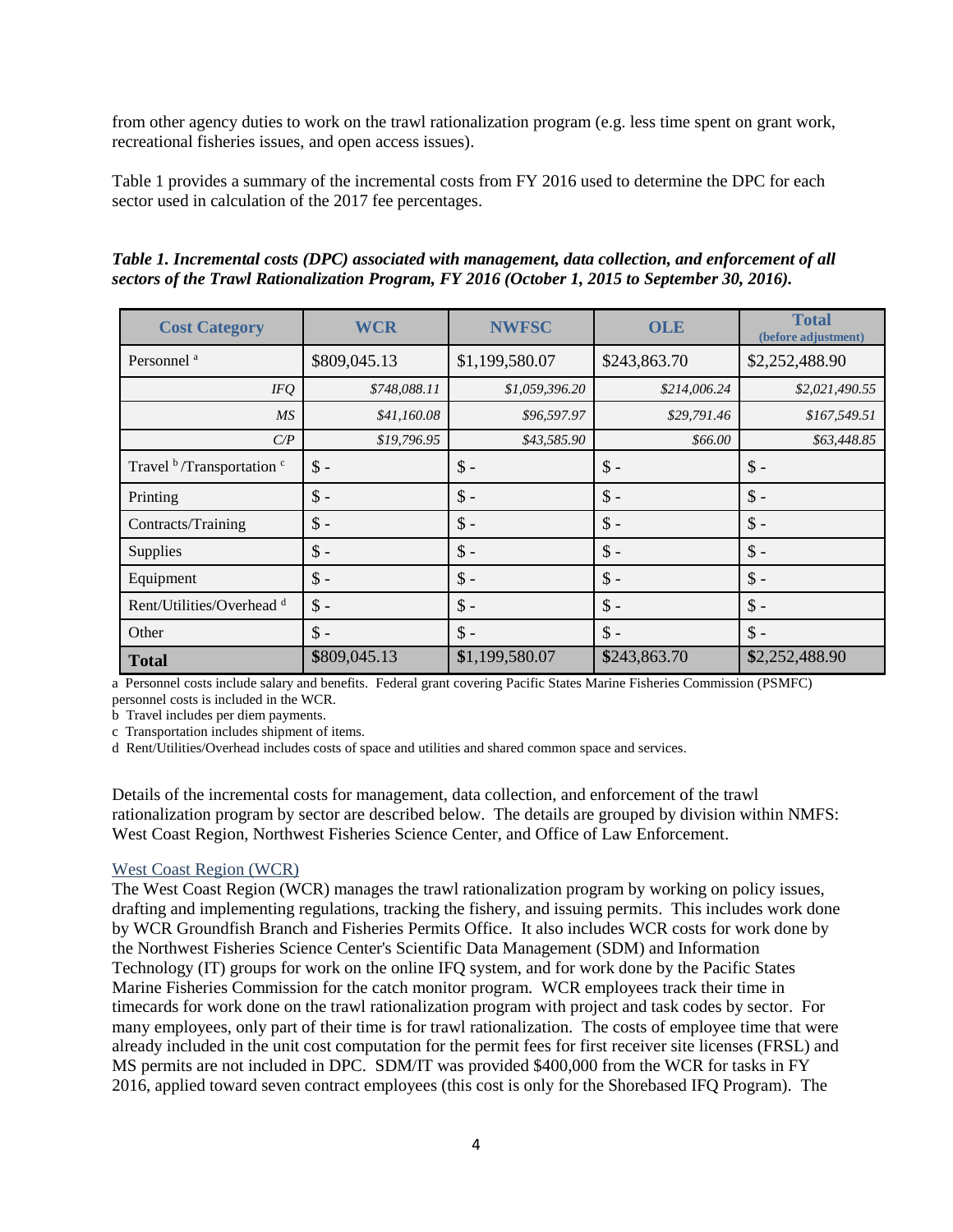PSMFC was provided \$152,214 from the WCR in FY 2016 for salaries and benefits for two catch monitor program coordinators (this cost is only for the Shorebased IFQ Program).

For FY 20161, the following contributed to the DPC for the WCR:

**Total cost from salaries + benefits = \$ 809,045.13** (Contractors included in these totals) IFQ - \$ 748,088.11 MS - \$ 41,160.08 C/P - \$ 19,796.95

The SDM team at the NWFSC provides the user interface and database architecture that allows IFQ quota share and vessel account owners to manage quota share (QS) and quota pounds (QP) through transfers and balance reporting of fish landings and discards. The SDM team has developed and maintained the IFQ Catch Share web application since the initial launch on January 11, 2011 and continues to provide enhancements as user needs and regulations have warranted. The SDM team provides a data reporting interface available to key NMFS and state law enforcement agents, NMFS WCR Permits Office, NMFS economists, and PSMFC staff.

The SDM team also developed and maintains a web application that allows the NMFS WCR Permits office to manage required permits to participate in the West Coast trawl and mothership fisheries, as well as first receiver site licenses. This system allows the permits office to process requests for new QS permits and QS and vessel accounts.

Examples of WCR and SDM incremental tasks considered recoverable include:

- 1) **Rulemakings & Council Participation**: Developed rulemakings and participated in policy development at the Council level for the trawl rationalization program and worked on associated implementation and analytical requirements, including:
	- Process for divestiture of excess quota shares published a proposed and final rule to clarify divestiture and revocation of quota shares in excess of the control limits, and establish procedures for the future if divestiture becomes necessary
	- Widow rockfish reallocation prepared briefing book documents and analysis for Council consideration (rulemaking work started in 2016)
	- Cost recovery fee percentage calculation & notice
	- IFQ to mothership sector quota pound allocation request relayed implementation questions and issues to Council staff and advisory bodies
- 2) **Permits and Licenses**: Reviewed new applications and renewals for QS permits/accounts, vessel accounts, first receiver site licenses, and coop permits; worked with applicants to complete and submit required forms, entered data to database, issued permits, and established new accounts. Maintained paper and electronic files associated with permits, licenses, and accounts.
- 3) **Program Support & Compliance**: Provided support to constituents to understand and comply with program requirements.
	- Clarified trawl rationalization program regulations
	- Entered and tracked compliance with IFQ and MS control limits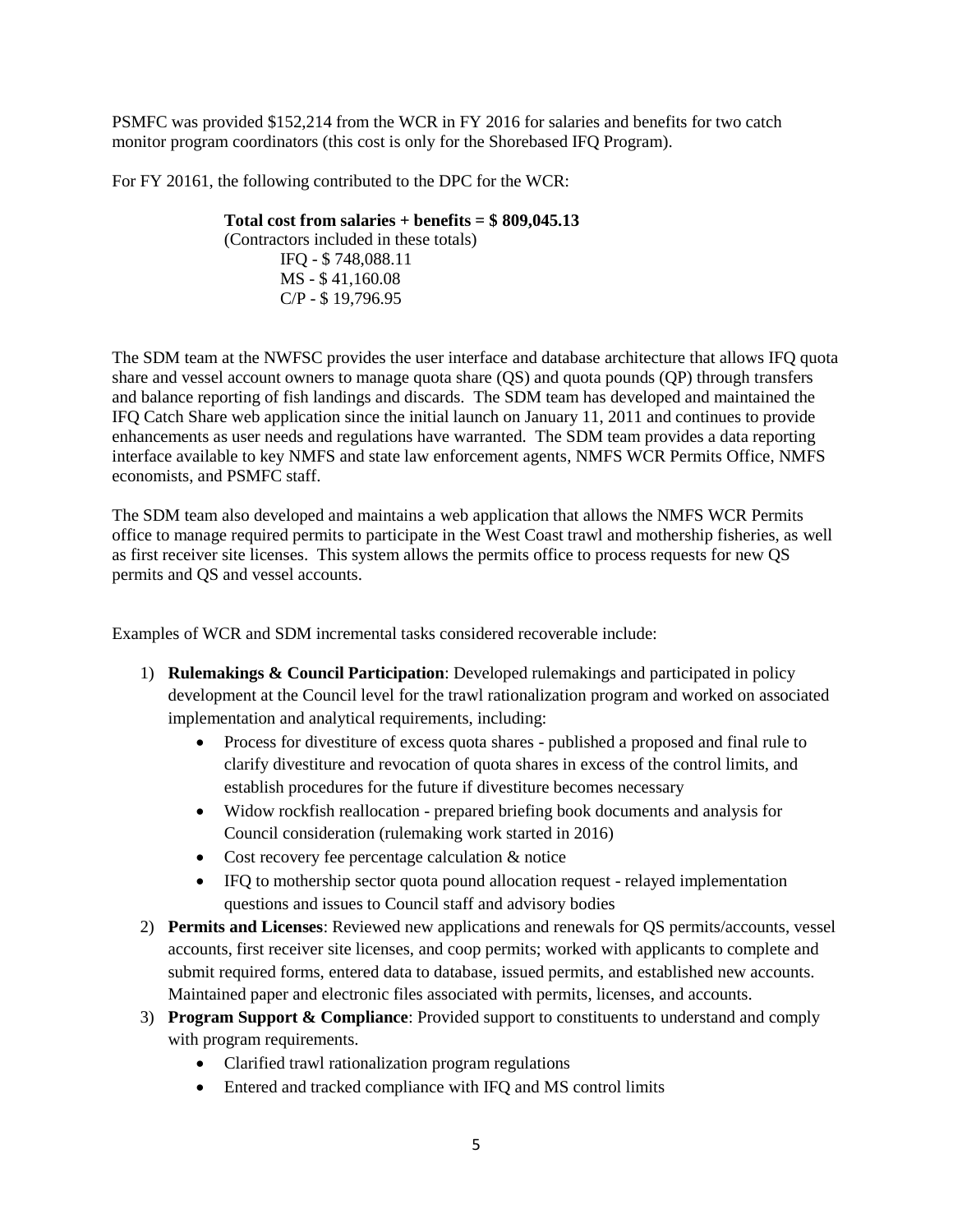- Provided significant outreach (letters, emails, and phone calls) on divestiture deadlines
- Contacted constituents with an upcoming renewal, application, or quota pound transfer deadline
- Reset passwords
- Trained new entrants on how to use IFQ account system
- Completed administrative transfers for deceased permit owners and worked with families to understand requirements
- Reconciled data errors found in the IFQ account system
- Updated catch monitor plan guidelines and template for first receivers
- Posted messages on the IFQ website
- 4) **Data Requests**: Prepared trawl rationalization program data reports in response to various constituents (i.e., council staff, industry, Congressional) and NMFS requests.
- 5) **Vessel Account/Quota Share Database Enhancements**: Designed and developed enhancements for the online IFQ and permit systems; revised user interface; prepared business rules and use cases for programming staff to code system enhancements/revisions; worked with programming staff to test new functionality of systems before release; on ongoing basis carry out quality assurance/quality control (QA/QC) of system and fix bugs. This includes:
	- Designed, built, tested, and implemented functionality to allow electronic monitoring data (logbook and video review data) to directly debit from vessel accounts
	- Development of an ownership interest tracking database to the individual level, across quota share (QS) permits, for compliance with QS and individual bycatch quota (IBQ) control limits
	- Entered and QA/QC'ed all ownership interest data
	- Updated quota share and vessel account renewal interface, including ownership interest forms pulled directly from permit database
- 6) **Quota Pound Allocations**: Calculated and allocated quota pounds to QS accounts and carryover quota pounds to vessel accounts in 2016. Prepared a preliminary carryover calculation with total issuance amounts for the Groundfish Management Team (GMT)/Council. Briefed GMT staff on carryover calculation and preliminary issuance amounts. Prepared memos documenting QP allocation and carryover actions.
- 7) **PSMFC Funding for Compliance Monitoring Management and E**-**Tickets support**
- 8) **PRA and Unit Cost Computations**: Prepared and reviewed Paperwork Reduction Act (PRA) packages and unit cost computations related to catch shares collections and fees, which includes development of new forms, revision of existing forms, and calculation of fees for first receiver site licenses.
- 9) **Year-End IFQ Account Catch Data QA/QC**: Managed and error checked trawl catch data annually with PSMFC, West Coast Groundfish Observer Program (WCGOP), and OLE.
- 10) **5-Year Review**: Planned for the trawl rationalization 5-year review. **Website Updates**: Prepared and updated information for the [West Coast Groundfish Trawl Catch](http://www.westcoast.fisheries.noaa.gov/fisheries/groundfish_catch_shares/index.html)  [Share Program website](http://www.westcoast.fisheries.noaa.gov/fisheries/groundfish_catch_shares/index.html)

#### Northwest Fisheries Science Center (NWFSC)

NWFSC collects and analyzes data on the trawl rationalization program through observers on vessels and through economic and social surveys. This includes work done by the NWFSC Fishery Resource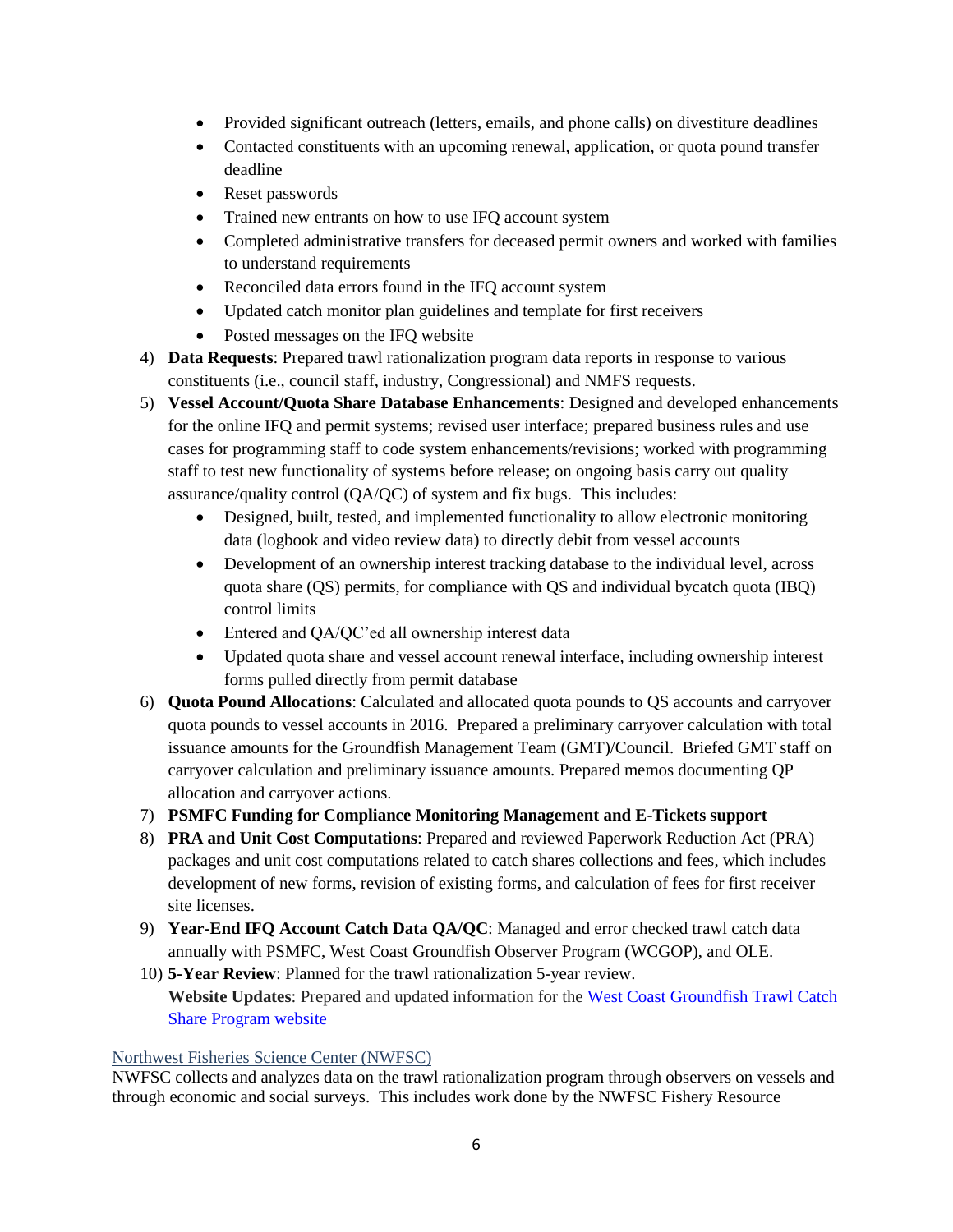Assessment and Monitoring Program (FRAM) and additional employees paid through PSMFC contracts and grants. The values included in the NWFSC DPC do not include any of the costs paid by NMFS to PSMFC for reimbursing industry for part of the industry cost for observers.

For FRAM employees, timecards were coded with project and task codes by sector in the same manner as those from the WCR. Some employee time was deducted as not incremental. Because the mothership (processing vessels not the mothership catcher vessels) and C/P vessels had mandatory observers and corresponding ASHOP debriefers before the trawl rationalization program, ASHOP debriefer costs were not included. "ASHOP" is the observer program for the at-sea whiting processors, the motherships (not the catcher vessels) and the C/Ps. The WCGOP is the observer program for the shorebased catcher vessels (IFQ) and the catcher vessels fishing for and delivering to motherships. 25% of the costs attributed to the WCGOP for the Shorebased IFQ Program were deducted as well to account for coverage of the limited entry trawl program by the WCGOP prior to the implementation of the trawl rationalization program. This percentage was determined by using observer sea days from 2010 (pre catch shares) and observer sea days from 2013 (post catch shares) as representative years, resulting in 1658 and 6909 sea days respectively.

The PSMFC observer grant cost is only for the catch shares portion of the grant. The grant is only split catch shares and non-catch shares, however, the bulk of the catch shares portion of the grant is for the Shorebased IFQ Program. The PSMFC observer grant is for the salary and benefits (no gear) for PSMFC staff working off the West coast. The values for the PSMFC observer grant only cover staff time for observers' program activities, not catch monitor program activities or any other PSMFC activities. In addition to the IFQ fishery, some of the cost is also attributable to the MS fishery for observers on MS/CVs. To determine how much of that money should be counted as a cost to the MS fishery, NMFS looked at the sea days spent on MS/CVs in 2013. Approximately 8% of observer sea days were spent on MS/CVs, so this value was used to split the cost between the IFQ and MS fisheries. As with the NWFSC estimates, 25% of the hours and costs were deducted from the IFQ amounts to account for the coverage levels of the limited entry trawl fishery prior to the implementation of catch shares. Additional observer scales, salmon genetics, and other non-labor were also removed as non-labor costs are not considered recoverable.

For FY 2016, the following contributed to the DPC for the NWFSC:

#### **Total cost from salaries + benefits = \$1,199,580.07**

- $\bullet$  IFQ: \$1,059,396.20
- $\bullet$  MS: \$96,597.97
- $\bullet$  C/P: \$43,585.90

Examples of NWFSC incremental tasks considered recoverable include:

- 1) Support to constituents with their vessel accounts in regards to observer discards.
- 2) Managed and error checked trawl catch data with PSMFC, WCGOP, and OLE.
- 3) Cost recovery planning, data analysis and reporting.
- 4) Trawl rationalization 5-year review planning.
- 5) Database improvements to facilitate bycatch reporting in an accurate and timely manner to vessel accounts.
- 6) Development of a set of economic metrics to describe the performance of the WCR trawl catch share program, which will be included in the five year review.
- 7) Catch share observer trainings and briefings (WCGOP only, not A-SHOP).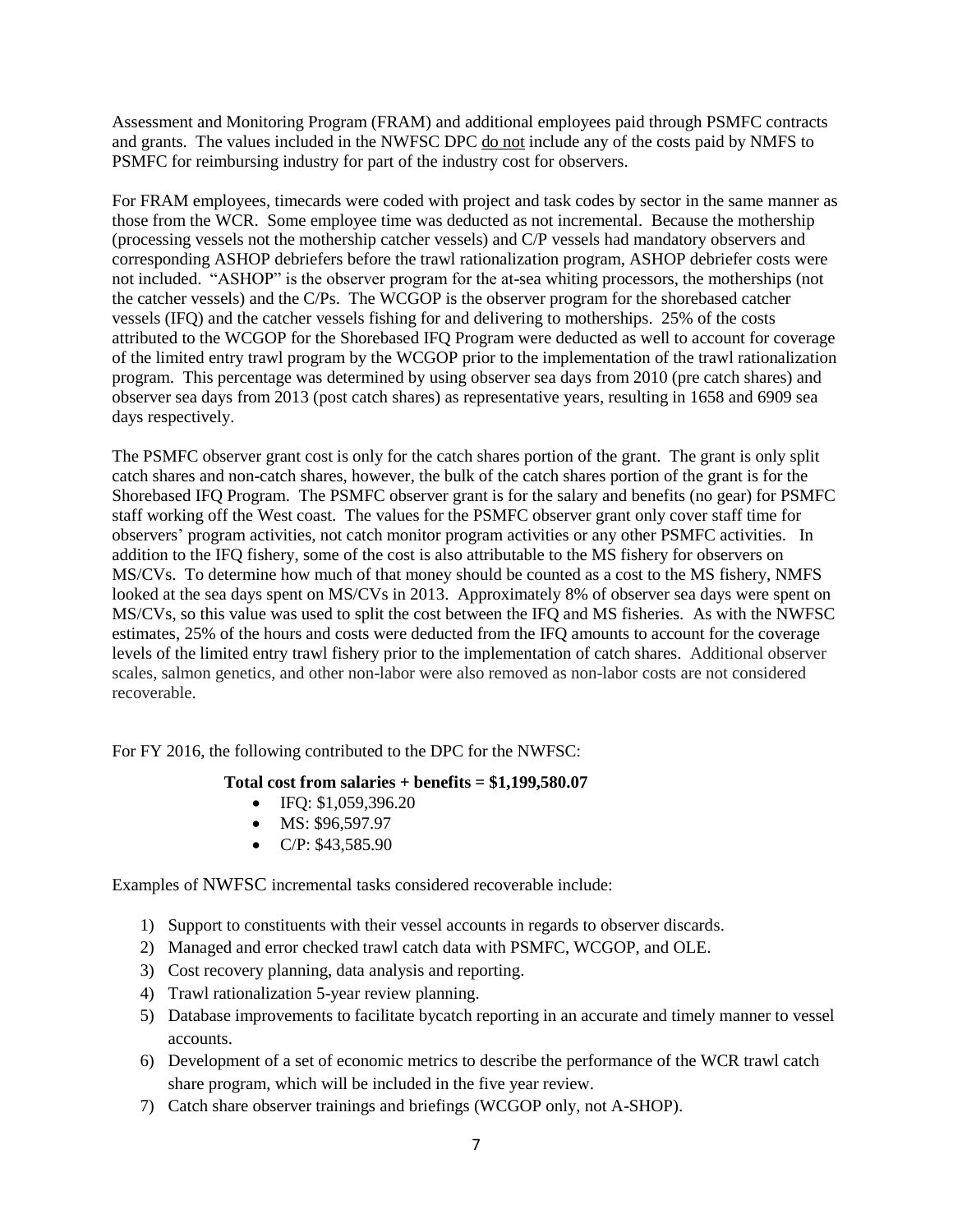- 8) Catch share data review, reporting and observer debriefings. (WCGOP only, not A-SHOP).
- 9) EDC form administration and mailings.
- 10) EDC development and maintenance of web-based forms.
- 11) EDC database and data QA/QC.
- 12) EDC reports and data analysis.
- 13) EDC communications and outreach to better understand data and improve reporting of results.

#### NOAA's Office of Law Enforcement (OLE)

OLE enforces the requirements of the trawl rationalization program. OLE labor costs are tracked by one project/task code, but employees track their daily hours by activity codes on their timecards (1 for each  $sector - IFQ, MS, C/P$ ).

Trawl rationalization enforcement technicians' time was included in the 2017 fee calculation. Enforcement technicians activities include, but are not limited to, tracking QS and vessel account balances, contacting vessel owners if an account is negative, assisting with fishery declarations, and tracking fishing status through the vessel monitoring system.

For FY 2016, the following contributed to DPC for OLE:

#### **Total cost from salaries + benefits = \$243,863.70**

- $\bullet$  IFO: \$214,006.24
- $\bullet$  MS: \$29,791.46
- $\bullet$  C/P: \$66.00

Examples of OLE incremental tasks considered recoverable include:

- 1) Evaluate enforcement issues related to permit renewals and new applications (e.g. coop permits, QS and vessel accounts, FRSL).
- 2) Monitor QS and vessel accounts for regulatory compliance.
- 3) Monitor regulatory compliance of ownership interest for the trawl fleet across permits and vessels.
- 4) Participate in designing programming updates for the online IFQ system to improve monitoring and investigative capabilities.
- 5) Evaluate related enforcement implications in regards to new rulemaking.
- 6) Monitor trawl catch data on a daily basis to ensure compliance with regulations. Take enforcement action where appropriate to include verbal communication, correction letters, summary settlements, and formal investigation leading to the issuance of written warnings and Notice of Violation Assessments (NOVA) by General Counsel Enforcement Section (GCES).
- 7) Develop procedures and processes of monitoring, analyzing, and investigating alleged excessive Quota Share (QS) holdings.
- 8) Analysis and evaluation of Economic Data Collection (EDC) report submittals for regulation compliance, inclusive of issuing compliance correction letters, and conducting investigations leading to the issuance of written warning and NOVAs by GCES.
- 9) Ongoing monitoring and subsequent investigations of alleged violations of Trawl Rationalization (IFQ) regulations by vessels owners, operators, processors, and First Receivers (FRs)
- 10) Investigation of alleged Observer and Compliance Monitoring harassment violations.
- 11) Actively engaged in the evaluation of numerous regulation complexities specific to IFQ midwater and bottom trawl fishing activity that have emerged because of the implementation of the IFQ program.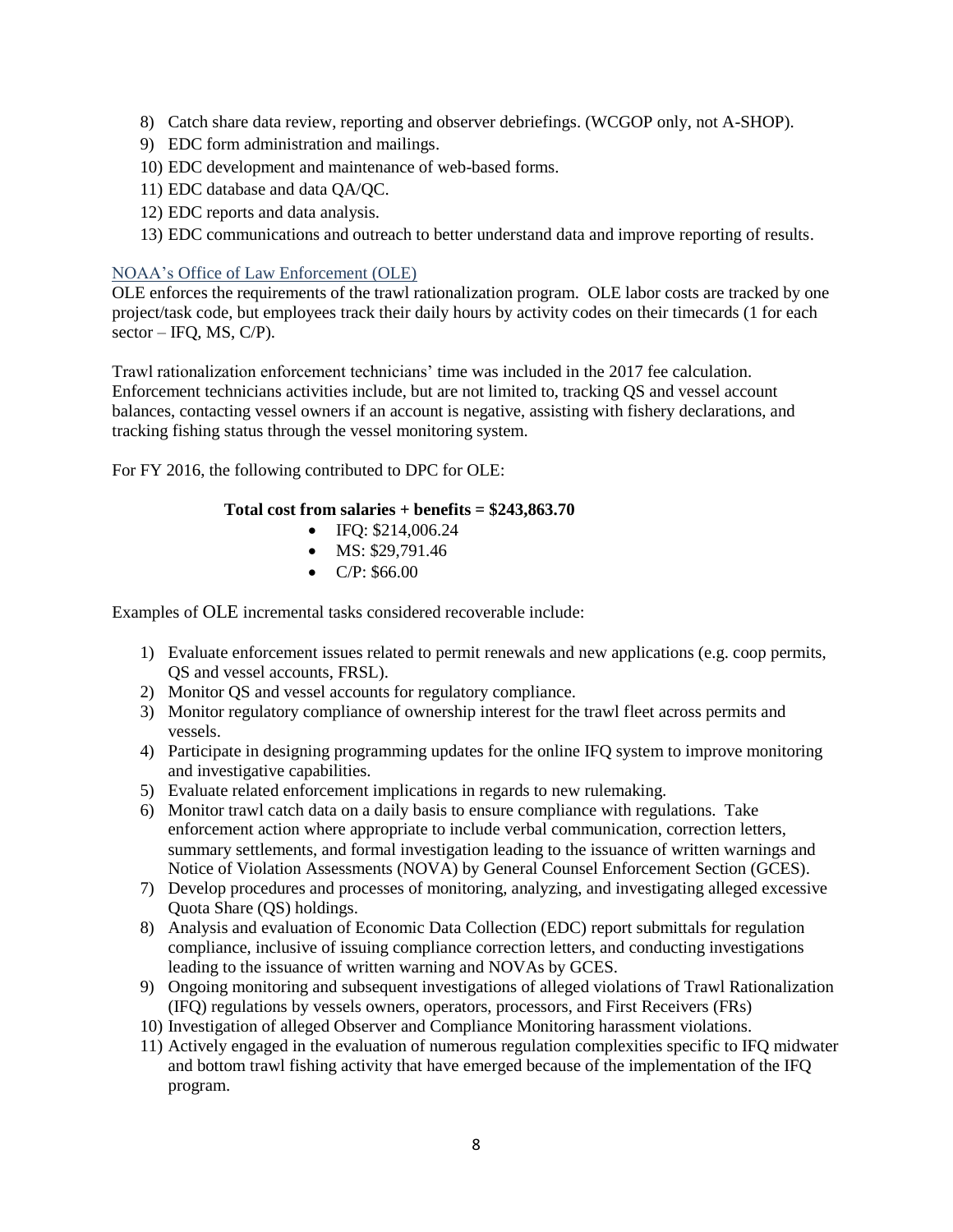- 12) Participate in the analysis, creation, and QA/QC of IFQ program outreach materials, i.e. compliance guides.
- 13) Engaged in Trawl Rationalization 5-year review planning.

#### Northwest Section of General Counsel

NMFS did not include the cost of employees from the Northwest Section of General Counsel in the cost recovery calculation. Of the other Regions around the country collecting cost recovery fees for LAPPs under the MSA, no other Region includes General Counsel in recoverable costs. The Alaska Region did recover their General Counsel costs in the past, but has stopped doing so.

#### **Redetermination of Past DPCs**

On August 10, 2016, the U.S. Court of Appeals for the Ninth Circuit issued its opinion in Glacier Fish Co. LLC v. Pritzker, 832 F.3d 1113 (9th Cir. 2016), a case involving a challenge to NMFS' authority to recover cost recovery fees from members of the C/P Coop Program and the reasonableness of NMFS' calculation of the C/P Coop Program's 2014 fee percentage. The court held that the calculation of the 2014 CP Coop Program fee was inconsistent with NMFS' cost recovery regulations and the court remanded to NMFS to re-determine the 2014 fee.

In response, NMFS has revaluated and modified the methodology used to determine the C/P Coop Program's DPC for the 2014 fee calculation. NMFS elected to apply a similar revised methodology for all sectors for all years, resulting in a reduction in each sector's DPCs. However, the shorebased IFQ program DPC remained above the 3 percent cap.

These recalculations resulted in the adjustments to the 2017 DPCs shown below:

| Shorebased IFQ Program: | No adjustment    |
|-------------------------|------------------|
| <b>MS</b> Coop Program: | $-$ \$428,609.51 |

• C/P Coop Program -\$251,888.09

Details of the recalculations can be found in attachment 1 and the spreadsheet titled "All Sector Recalculation final."

#### *Determining the Value of the Fishery (V)*

The cost recovery program regulations define ex-vessel value slightly differently for each sector (IFQ, MS, and C/P). This results in slightly different methods to calculate "V" for each sector. For the Shorebased IFQ program NMFS used the ex-vessel value (defined at §660.111 and above in this report under "fee percentage calculation by sector") for calendar year 2015 as reported in Pacific Fisheries Information Network (PacFIN) from electronic fish tickets to determine "V." The electronic fish ticket data in PacFIN is for the Shorebased IFQ Program. The MS Coop Program and the C/P Coop Program values are calculated using the average price of whiting derived from those reported on the MS Coop Program cost recovery form from calendar year 2015. This average price (\$0.08) and the retained catch estimates (weight) from the observer data (as reported in PacFIN from NORPAC) were used to calculate the "V" for the MS and C/P Coop Programs.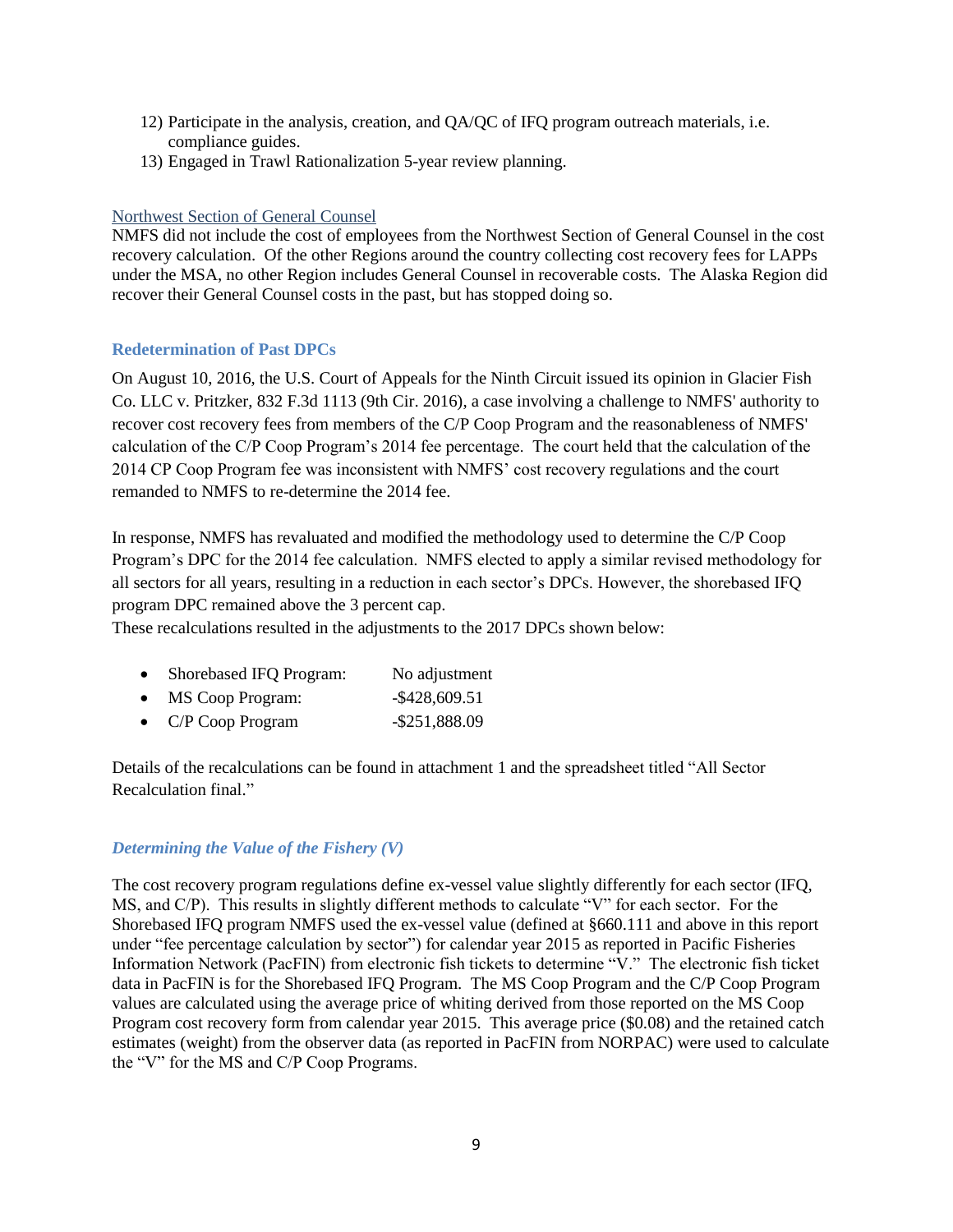The DPC is calculated on the fiscal year, "V" is calculated on the calendar year. NMFS considered calculating "V" on the fiscal year, but had concerns that the data available right after the fiscal year ends may not be accurate. Ex-vessel value for the Shorebased IFQ Program is reported in PacFIN from fish ticket data. PacFIN reports often have a time delay, with data continuing to update in the PacFIN system for several months. Therefore, pulling data based on a fiscal year, right after the fiscal year has closed, may not result in the best available data. NMFS will continue to calculate "V" using the previous calendar year's ex-vessel value. There is no concern with calculating DPC on the fiscal year and "V" on the calendar year as long as it remains consistent between years (i.e., "V" doesn't switch between 2 years from calendar year to fiscal year).

To determine "V" by sector for calendar year 2015, NMFS queried the PacFIN database on October 28, 2016. Shorebased IFQ landings and revenue estimates (including all groundfish species) were taken from the Vessel Daily RockFish Distributed (VDRFD) table where nominal ticket species categories are distributed to individual rockfish species at the daily level (using area and species composition proportions supplied by the state sampling programs). For the MS and C/P fisheries, retained catch estimates and corresponding values (whiting only) were taken from the NORPAC 4900 Species Composition table within PacFIN. Values for non-whiting species are not calculated for the MS and C/P fisheries, since the vast majority of them do not result in revenue. While all groundfish species are included in the Shorebased IFQ ex-vessel value, only whiting is included in "value" for the at-sea sectors, as other species are predominantly discarded or used for fish meal, with little to no revenue and specific information

| 2015       | IFO lbs        | IFO value       | $CP$ lbs     | CP value        | MS lbs      | MS value       |
|------------|----------------|-----------------|--------------|-----------------|-------------|----------------|
| Jan        | 4,182,420.43   | \$2,932,074.80  | 0.00         | \$0.00          | 0.00        | \$0.00         |
| Feb        | 4,555,835.51   | \$3,315,458.96  | 0.00         | \$0.00          | 0.00        | \$0.00         |
| Mar        | 5,261,594.59   | \$3,650,312.21  | 0.00         | \$0.00          | 0.00        | \$0.00         |
| Apr        | 2,617,316.10   | \$1,819,025.62  | 0.00         | \$0.00          | 0.00        | \$0.00         |
| May        | 5,394,360.60   | \$2,169,541.15  | 72317622.32  | \$4,808,390.80  | 32123862.31 | \$2,115,221.85 |
| Jun        | 21,050,736.97  | \$3,762,181.99  | 21409830.27  | \$1,684,734.45  | 21595135.96 | \$1,698,208.86 |
| Jul        | 40,780,163.90  | \$5,202,560.41  | 0.00         | \$0.00          | 0.00        | \$0.00         |
| Aug        | 38,721,974.30  | \$5,002,937.90  | 0.00         | \$0.00          | 0.00        | \$0.00         |
| Sep        | 23.842.693.79  | \$4,731,272.69  | 15464033.92  | \$1,233,389.09  | 5398434.42  | \$430,713.27   |
| Oct        | 14,420,291.07  | \$4,345,932.16  | 26813690.82  | \$2,181,252.55  | 1599576.95  | \$129,778.37   |
| <b>Nov</b> | 6,333,444.49   | \$3,184,148.10  | 14865147.17  | \$1,213,036.18  | 0.00        | \$0.00         |
| Dec        | 1,805,637.16   | \$1,489,566.43  | 0.00         | \$0.00          | 0.00        | \$0.00         |
| <b>Sum</b> | 168,966,468.90 | \$41,605,012.42 | 150870324.49 | \$11,120,803.07 | 60717009.63 | \$4,373,922.34 |

*Table 2. Retained catch estimates by month and sector. IFQ includes all landed species; at-sea sectors include only hake. Hake value estimates for at-sea sectors were queried from the NORPAC 4900 species comp. table in PacFIN.*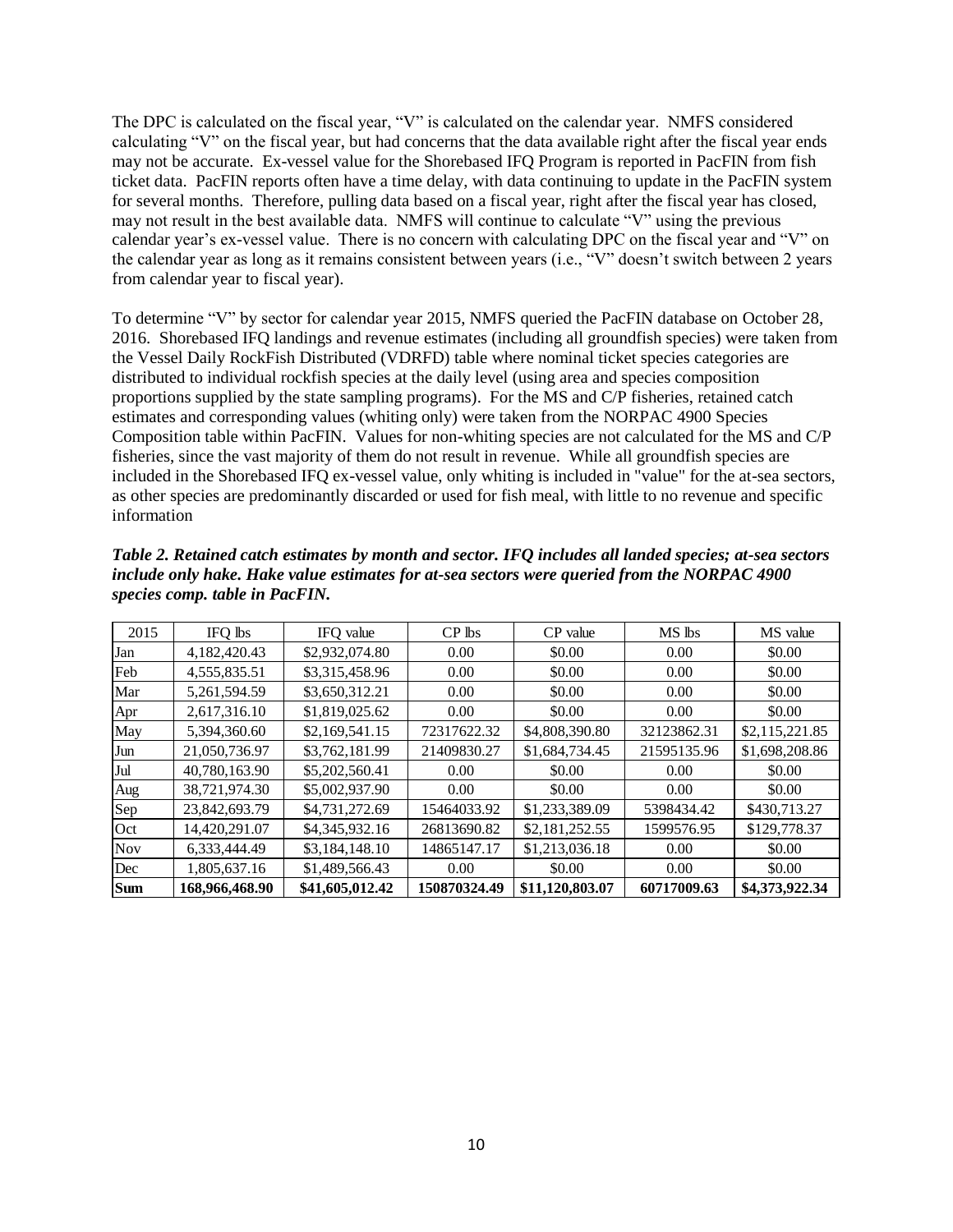#### *Calculating the Fee as a Percentage of Total Fishery Value*

Using the formula described above in "Fee Percentage Calculation by Sector" and the values for V and adjusted DPC, the fee percentage by sector is as follows:

#### **Fee percentage = the lower of 3% or (DPC/V) x 100**

- Shorebased IFQ Program:  $3.0\%$  = the lower of 3% or  $(\$2,021,490.55/\$41,605,012.42) \times 100$
- MS Coop Program:  $-6.0\%$  = the lower of 3% or  $-261,060.01 / 4,373,922.34$ ) x 100
- C/P Coop Program:  $-1.7\%$  = the lower of 3% or  $(-$188,439.24 \div 11,120,803.07)$  x 100.

As a fee cannot be set using a negative percentage, the 2017 fee percentages for the MS Coop Program and the C/P Coop Program will be set at 0.0%.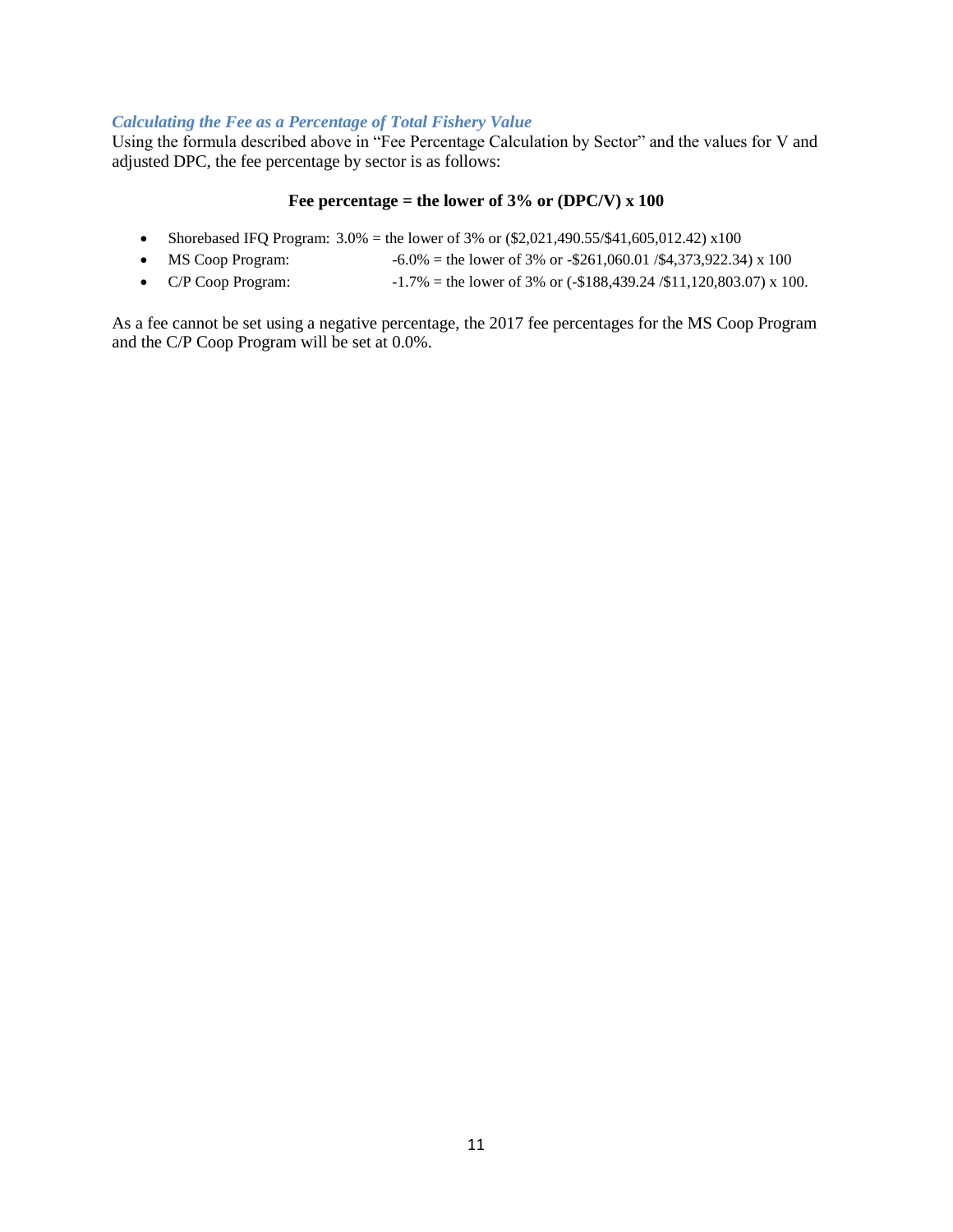#### *Table 3. 2017 fee percentage based on NMFS's costs for Pacific coast groundfish trawl catch share program by sector.*

*(cost of employees' time (salary + benefits) from FY 2016 attributable to trawl rationalization; ex-vessel value from calendar 2015)*

|                        |             |                                               |             |                                   | <b>2016 Fee</b>              | <b>Final Sector</b>    |                 |           | fee percentage fee percentage by |
|------------------------|-------------|-----------------------------------------------|-------------|-----------------------------------|------------------------------|------------------------|-----------------|-----------|----------------------------------|
| <b>Trawl Sector</b>    | WCR*        | <b>NWFSC</b>                                  | <b>OLE</b>  | <b>Total by sector Adjustment</b> |                              | <b>Totals</b>          | ex-vessel value | by sector | sector (max $3\%$ )              |
| Shorebased IFQ Program |             | $$748,088.11 \; $1,059,396.20 \; $214,006.24$ |             | \$2,021,490.55                    | na                           | $\vert$ \$2,021,490.55 | \$41,605,012.42 | 4.9%      | $3.0\%$                          |
| MS Coop Program        | \$41,160.08 | \$96,597.97                                   | \$29,791.46 |                                   | $$167.549.51$ - \$428.609.51 | $-$ \$261,060.01       | \$4,373,922,34  | $-6.0\%$  | $0.0\%$                          |
| C/P Coop Program       | \$19,796.95 | \$43,585,90                                   | \$66.00     |                                   | $$63,448.85$ - $$251,888.09$ | $-$188,439,24$         | \$11,120,803.07 | $-1.7\%$  | $0.0\%$                          |
| <b>Total</b>           |             | \$809,045.13 \$1,199,580.07 \$243,863.70      |             | \$2,252,488.90                    |                              | \$1,571,991.30         | \$57,099,737.83 |           |                                  |

The 2016 fee adjustment column has been added to the "total by sector" to give the "final sector totals." The "final sector totals" column of the table is divided by the values in the "ex-vessel value" column to determine the "fee percentage by sector." Additionally, the fee percentage must not be greater than 3% as shown in the "fee percentage by sector (max 3%)" column. Finally, the fee percentage cannot be less than 0.0% so the 2017 fee percentages for the MS and CP sectors have been set at 0.0%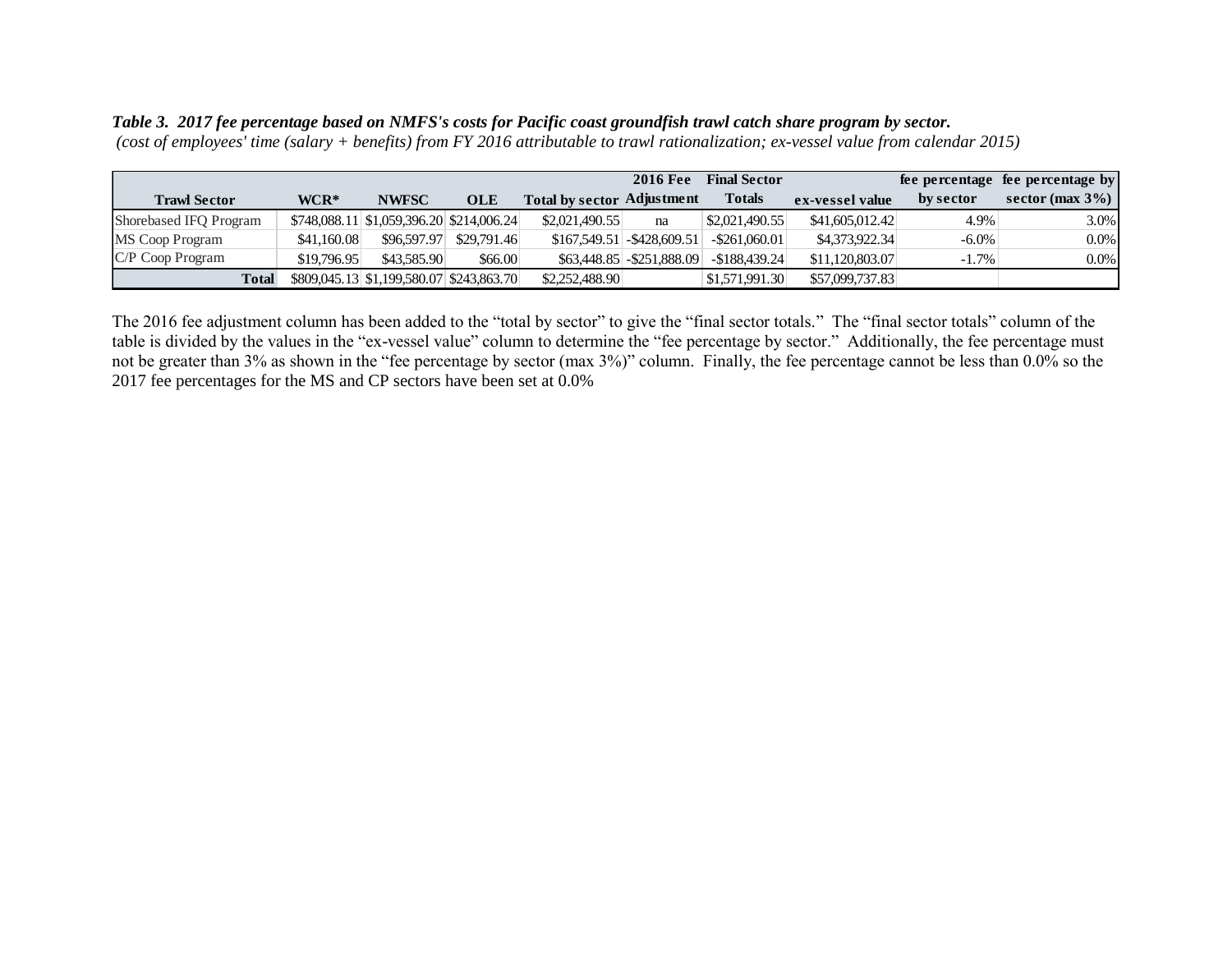## **MS Pricing for the C/P Coop Program**

For 2017, the MS pricing for the C/P Coop Program to use as a proxy is \$ 0.08/lb for Pacific whiting.

NMFS uses the best information available from other sectors to estimate the ex-vessel value of whiting in the C/P Coop Program. In regulation, this is called "MS pricing," and is the MS Coop Program's average price. The MS pricing will be used by the C/ P Coop Program to determine their fee amount due (MS pricing multiplied by the value of the aggregate pounds of all groundfish species harvested by the vessel registered to a C/P-endorsed limited entry trawl permit, multiplied by the C/P fee percentage, equals the fee amount due). In past years, MS pricing for cost recovery was based on the average price per pound of Pacific whiting as reported in PacFIN from the Shorebased IFQ Program. In other words, data from the IFQ fishery was used as a proxy for the MS average price per pound to determine the ''MS pricing'' used in the calculation for the C/P sector's fee amount due. For 2017 MS pricing, NMFS used values derived from those reported on the MS Coop Program cost recovery form from calendar year 2015 as this was determined to be the best information available. NMFS has calculated the 2017 MS pricing to be used as a proxy by the C/P Coop Program as: \$0.08/lb for Pacific whiting.

## **Fees Collected during Fishing Year 2016**

As of March 2017, the following sector-specific fees have been paid through pay.gov for 2016 catch. Because the MS sector's 2016 fee percentage was recalculated to 0.0%, all MS sector funds collected in 2016 will be subtracted from their 2017 DPC calculation. Some payments were submitted by C/P sector vessels. These payments were made after the recalculation was published which changed the C/P sector's 2016 fee percentage to 0.0%. These payments are being refunded and will not be subtracted from the C/P sector's 2017 DPC calculation.

|                               | 2016 Fees collected |
|-------------------------------|---------------------|
| <b>Shorebased IFQ Program</b> | \$1,470,306.06      |
| <b>MS Coop Program</b>        | \$298,210.31        |
| <b>C/P Coop Program</b>       | \$0.00              |
| Total                         | \$1,705,516.37      |

### **Use of Funds**

Payments received by NMFS as a result of cost recovery are deposited in the Limited Access System Administrative Fund as required by the Magnuson-Stevens Act. Funds deposited in this account are available only to the Secretary of Commerce and may only be used to administer and implement the Magnuson-Stevens Act in the fishery in which the fees were collected. Therefore, all cost recovery fees collected by the WCR to date will be used for current and future management, data collection, and enforcement of the trawl rationalization program similar to as described in the fee calculation section of this report.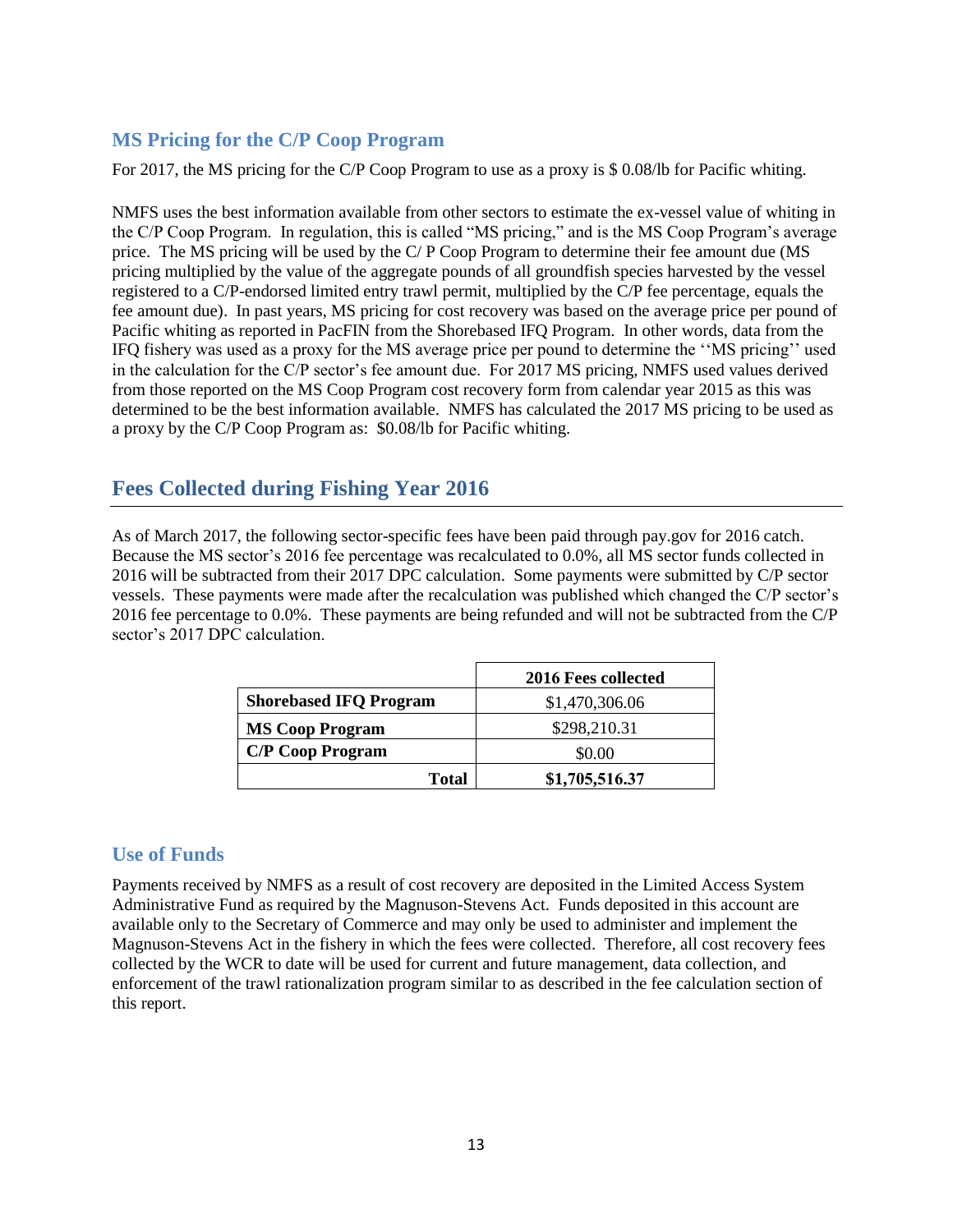#### **Attachment 1**

#### *Redetermination of Past DPCs*

On August 10, 2016, the U.S. Court of Appeals for the Ninth Circuit issued its opinion in *Glacier Fish Co. LLC v. Pritzker*, 832 F.3d 1113 (9th Cir. 2016), a case involving a challenge to NMFS' authority to recover cost recovery fees from members of the C/P Coop Program and the reasonableness of NMFS' calculation of the C/P Coop Program's 2014 fee percentage. The court upheld NMFS' authority to recover cost recovery fees from members of the C/P Coop Program because the C/P coop permit is a limited access privilege and Glacier Fish Co. and other C/P coop members are reasonably considered a "holder" of that privilege. The court also concluded that NMFS' cost recovery regulations were consistent with statutory requirements. However, the court held that the calculation of the 2014 CP Coop Program fee was inconsistent with NMFS' cost recovery regulations and the court remanded to NMFS to re-determine the 2014 fee.

In response, NMFS has revaluated and modified the methodology used to determine the C/P Coop Program's DPC for the 2014 fee calculation. The redetermination of the C/P Coop Program's 2014 fee also took into consideration discussions with Glacier Fish Co. and other representatives of C/P Coop members with respect to what costs should be considered actual incremental costs. One key change to the C/P Coop program's 2014 fee is the elimination of all time that was originally coded as "general" time and split evenly among the three sectors. Additional costs that NMFS determined to be more appropriately categorized as non-incremental were also removed. NMFS also made some adjustments to ensure contractor and employee time was appropriately distributed among the sectors to reflect the actual incremental costs. Finally, NMFS elected to apply a similar revised methodology for all sectors for all years, resulting in a reduction in each sector's DPCs. However, the shorebased IFQ program DPC remained above the 3 percent cap.

NMFS' internal process for categorizing and tracking employee time in the trawl rationalization program has been refined over the years. For example, the use of the "general" time coding option was phased out by the West Coast Region and, with the exception of limited use by the Northwest Fisheries Science Center, was no longer used as of fiscal year 2015. NMFS will continue its efforts to ensure that employee time is only tracked for time spent on tasks that that would not have been incurred but for the implementation of the trawl rationalization program, taking into account reduced costs resulting from any program efficiencies. A comparison of the original DPCs and the recalculated DPCs is below.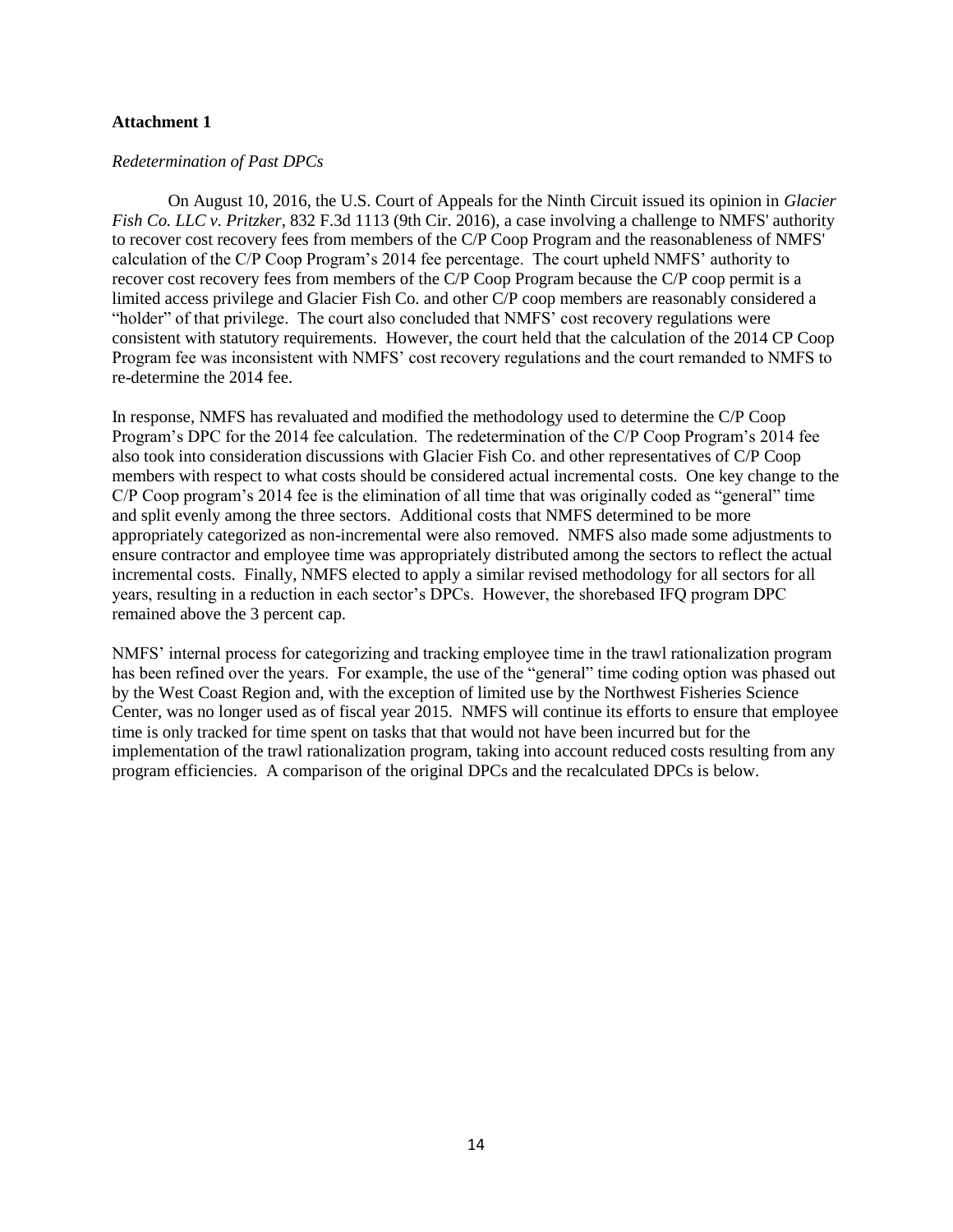|                               | <b>Initial DPC</b> (excluding<br>adjustments) | <b>Redetermined DPC</b><br>(excluding adjustments) |
|-------------------------------|-----------------------------------------------|----------------------------------------------------|
| <b>Shorebased IFQ Program</b> |                                               |                                                    |
| 2014                          | \$1,877,752.00                                | \$1,599,610.25                                     |
| 2015                          | \$2,028,859.04                                | \$1,936,907.83                                     |
| 2016                          | \$2,339,529.95                                | \$1,887,535.24                                     |
| 2017                          | \$2,021,490.55                                | $N/A^*$                                            |
| <b>MS Coop Program</b>        |                                               |                                                    |
| 2014                          | \$274,936.05                                  | \$77,659.47                                        |
| 2015                          | \$233,300.78                                  | \$129,565.98                                       |
| 2016                          | \$291,144.05                                  | \$185,814.34                                       |
| 2017                          | \$167,549.51                                  | $N/A^*$                                            |
| <b>C/P Coop Program</b>       |                                               |                                                    |
| 2014                          | \$176,460.05                                  | \$12,931.29                                        |
| 2015                          | \$158,631.88                                  | \$40,487.70                                        |
| 2016                          | \$184,267.26                                  | \$45,080.17                                        |
| 2017                          | \$63,448.85                                   | $N/A^*$                                            |

\* The DPC's used in the 2017 fee calculations were determined during the recalculation efforts using the new methodology. As such, there was no need to recalculate them.